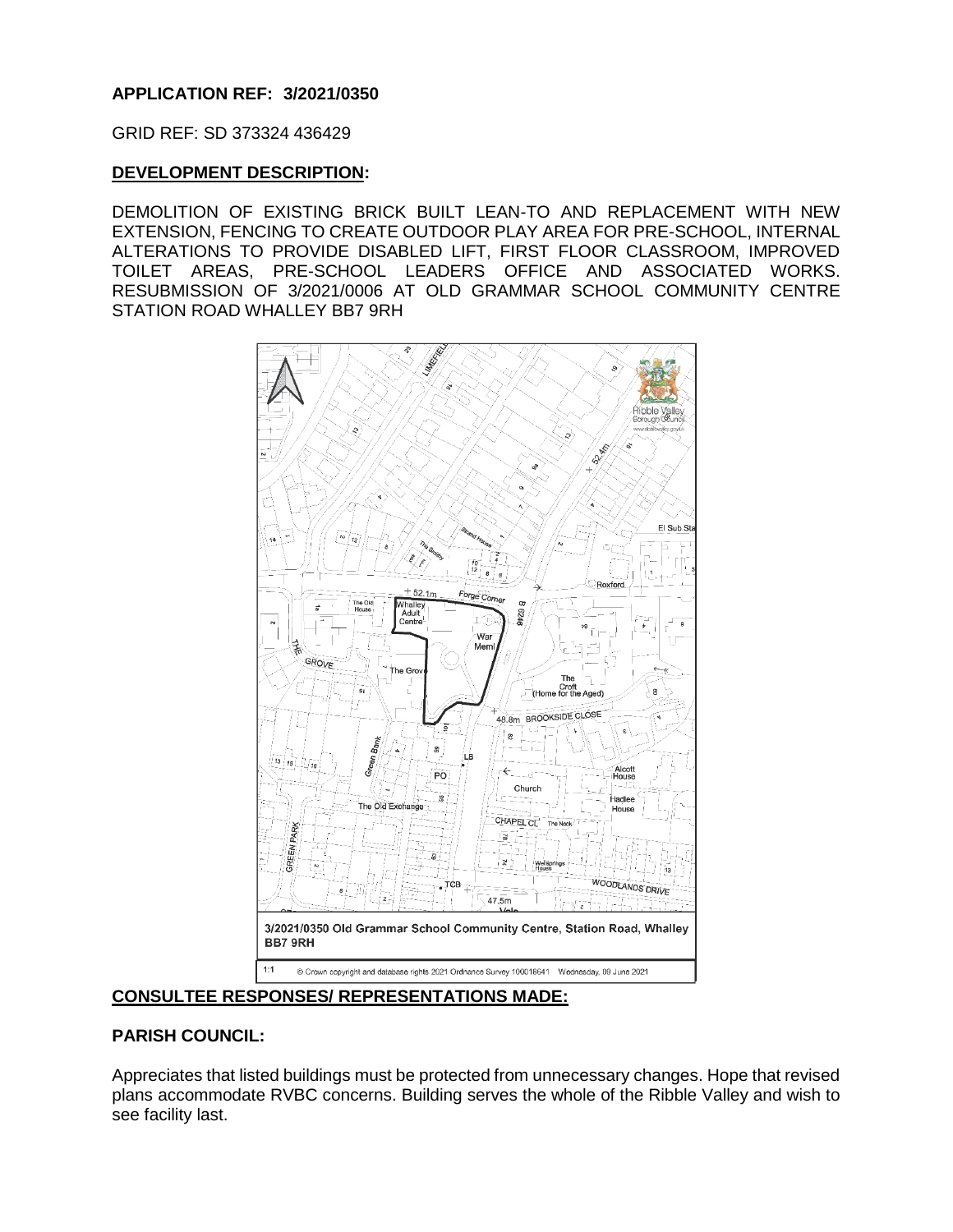# **HISTORIC AMENITY SOCIETIES:**

Consulted, no comments received.

# **LCC ARCHAEOLOGY:**

No objection. Proposed changes to the interior and exterior will continue the cycle of alterations and adaptions to keep the site in educational use. With exception of the proposed external play area, none of the changes appear to have a substantial impact on significance.

Outdoor play area - proposed glass barrier is not an improvement on railings and may be more obtrusive against the historic stonework and thus have a bigger impact on the setting of the listed building. Suggest reconsideration (height; justification of design and visual impact). Also – any play equipment, games, decorations, planters or storage painted on or fixed to the building.

Planning condition unnecessary if Heritage Statement and Schedule of Architectural Features formally submitted to the Historic Environment Record.

# **HISTORIC ENGLAND:**

Do not wish to comment. Suggest seeking the views of the RVBC specialist conservation adviser.

# **LCC HIGHWAYS:**

Consulted, response will be reported verbally to Committee.

# **RVBC COUNTRYSIDE:**

Consulted, response will be reported verbally to Committee.

### **RVBC ENVIRONMENTAL HEALTH:**

Consulted, response will be reported verbally to Committee.

### **ADDITIONAL REPRESENTATIONS:**

None received.

### 1. **Site Description and Surrounding Area**

- 1.1 'Old Grammar School' is a Grade II listed (13 March 1986) former grammar school (now 'adult education centre' – list description), prominently sited within Whalley Conservation Area. The Ribble Valley Core Strategy Housing and Economic Development DPD Proposals Map identifies the site to be 'Existing Open Space' (Policy DMB4) and to adjoin (but be outside of) the 'Main Centre Boundary' (Policy DMR2).
- 1.2 The Old Grammar School is immediately adjacent to and within the setting of Whalley War Memorial (Grade II listed; list description identifies "*An elegant example of the type, the war memorial has group value with the school behind and possesses civic presence*"). It is also within the setting of 82 King Street (Grade II).

*wall*" (Whalley Conservation Area Management Guidance: Boundary Treatments).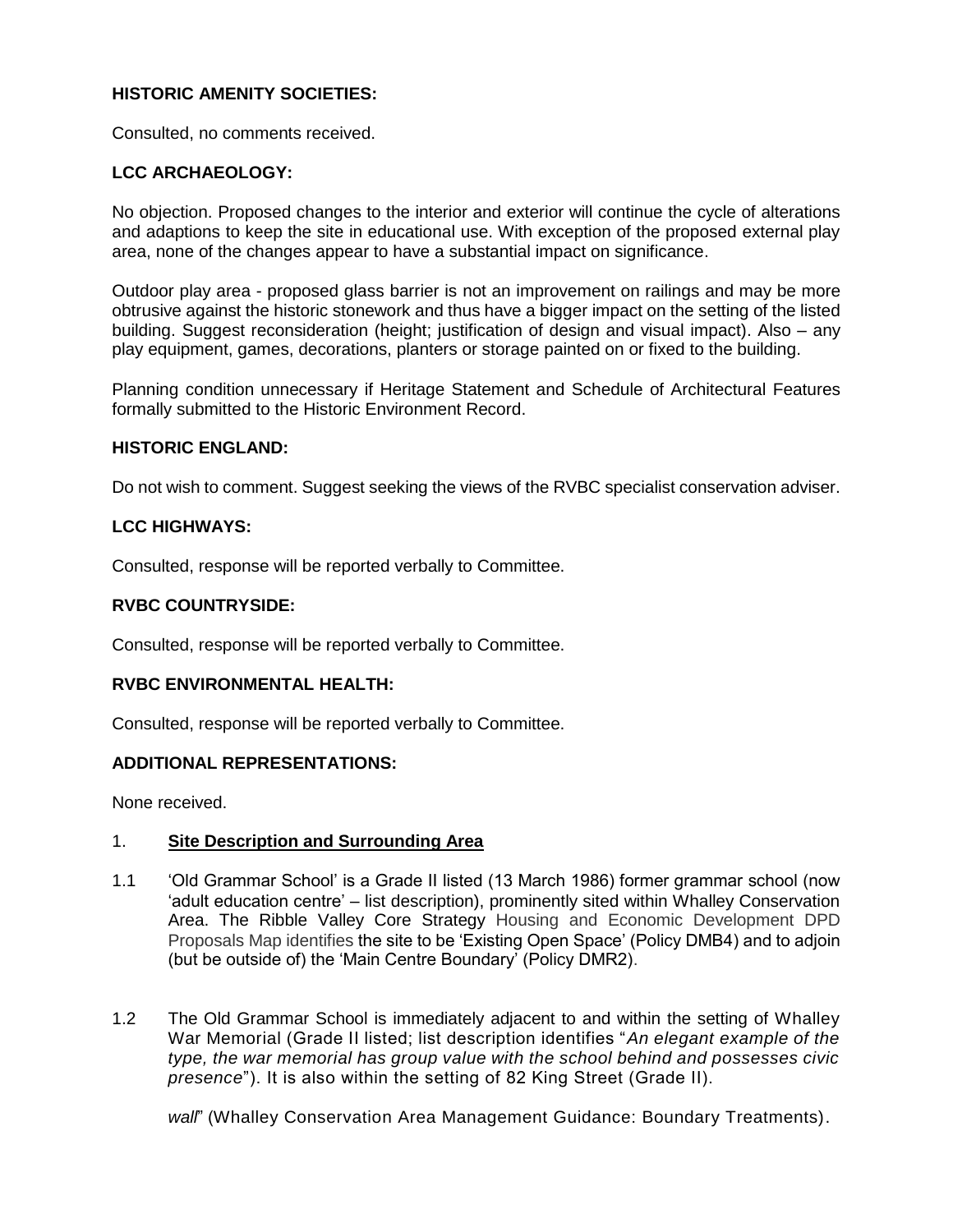# 2. **Proposed Development for which Consent is Sought**

# 2.1 Planning permission is sought for:

Demolition of existing modern brick-built extension (built 1882 – 1912) to the west elevation and replacement extension. The proposal (stone walls and slate roof) is wider than existing and similarly conjoins the two plain historic gables and has the highest part of its roof in the recess between historic gables. Its windows have a horizontal emphasis at odds with the historic build.

A rooflight is proposed to the roof within the recess.

Glazed screen to create outdoor play area for pre-school at the original 1725 south front. This is shown to be 1.8m high and to obscure views of three of the 5 ground-floor bays/cruciform windows to the 1725 front. No details submitted of fixture to the ground or walls.

Reinstatement of the window in the east elevation and reinstatement of a doorway in the south elevation.

The submitted plans show that the car park historic gateposts will be removed to widen the entrance. However, no information justifying this is submitted.

# 3. **Relevant Planning History**

The applicant was encouraged to submit a pre-application proposal following feedback on 3/2021/0006 & 0007. However, this opportunity for discussion of revised proposals with officers has not been undertaken.

3/2021/0006 & 0007 Demolition of existing brick built lean-to and replacement with new extension, fencing to create outdoor play area, internal alterations to provide disabled lift, new first floor classroom, improved toilet areas, pre-school leaders office and associated works. PP and LBC refused 26 March 2021.

3/2019/0405 - Installation of three CCTV cameras within boxes to match the surrounding wall surface, one above the doorway to the main (north) entrance, one below the eaves above the emergency exit on the south side of the building and one below the eaves on the west side of the building. LBC granted 1 July 2019.

3/2019/0130 - Installation of cabinet containing a defibrillator. LBC granted 3 April 2019.

3/2017/0538 - Proposed new partition within the main hall and conversion of storage room into a unisex toilet. LBC granted 17 July 2017.

3/2017/0420 - Application for a proposed lawful development certificate for a proposed new partition within the main hall to create a storage area and conversion of existing storeroom into a unisex toilet. 16 June 2017 - The works involved do not constitute operational development that requires planning permission.

3/2016/1088 - Proposed storage area, replacement floor to the main hall and conversion of storeroom into toilet area. LBC granted 18 January 2017.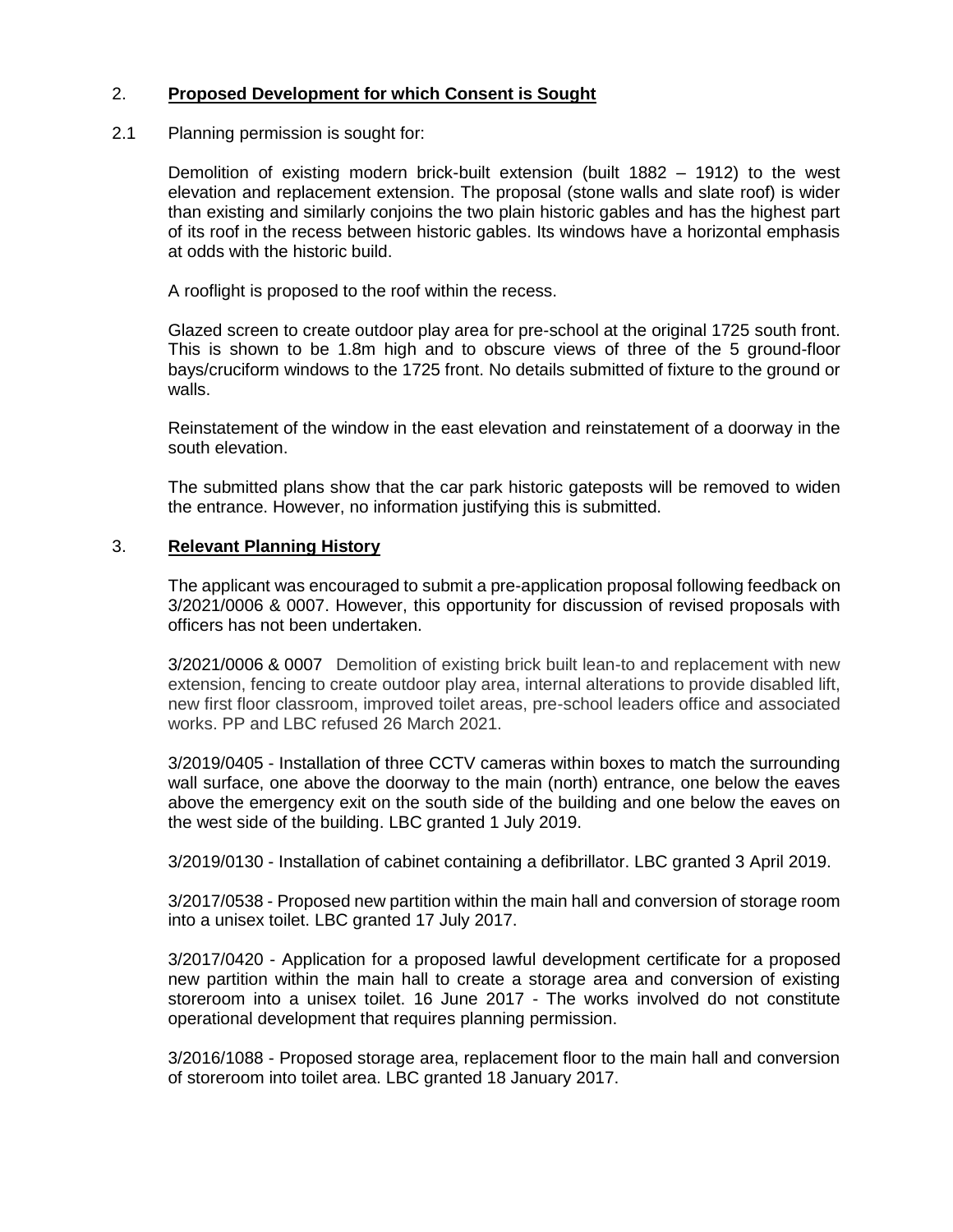# 4. **Relevant Policies**

Ribble Valley Core Strategy: Key Statement EN5– Heritage Assets Key Statement EC2: Development of Retail, Shops and Community Facilities and **Services** Key Statement EC1: Business and Employment Development Policy DMG1– General Considerations Policy DME4– Protecting Heritage Assets Policy DMB1: Supporting Business Growth and the Local Economy

Planning (Listed Buildings and Conservation Areas) Act 1990. 'Preservation' in the duties at sections 16, 66 and 72 of the Act means "doing no harm to" (*South Lakeland DC v. Secretary of State for the Environment* [1992]).

Whalley Conservation Area Appraisal

National Planning Policy Framework (NPPF) National Planning Practice Guidance (NPPG)

### 5. **Assessment of Proposed Development**

- 5.1 Impact upon the special architectural and historic interest of the listed building, the setting of listed buildings and the character and appearance of Whalley Conservation Area:
	- 5.1.1 Planning permission is required for the proposed works to the exterior of the listed building.

### 5.1.2 **Outdoor play area:**

There is concurrence with LCC Archaeology that the glazed outdoor play area is harmful to the listed buildings and conservation area because it is prominent (original 1725 frontage), incongruous and conspicuous (1.8m high large expanses of reflective glazing) and obscures important elements of building design (cruciform windows and original front door) resulting in an imbalance to the symmetric 1725 façade of the Whalley Conservation Area Focal Building.

The list description specifically identifies the elements of significance affected:

"formerly grammar school, 1725 … The left-hand return wall, facing south, has 5 bays which have cross windows with linked hoods".

The submitted Heritage Statement confirms that the south elevation is the original front elevation, that its setting is important and that fenestration is an intrinsic element of building interest:

"the form and size of the 1725 school are not known. It does however appear to have … a south-facing front which comprised the five bays at the right-hand end of the present south elevation. The row of ground floor windows here has a continuous hoodmould, and the central opening is believed to have been the front entrance originally, later altered to form the present window" (5.2).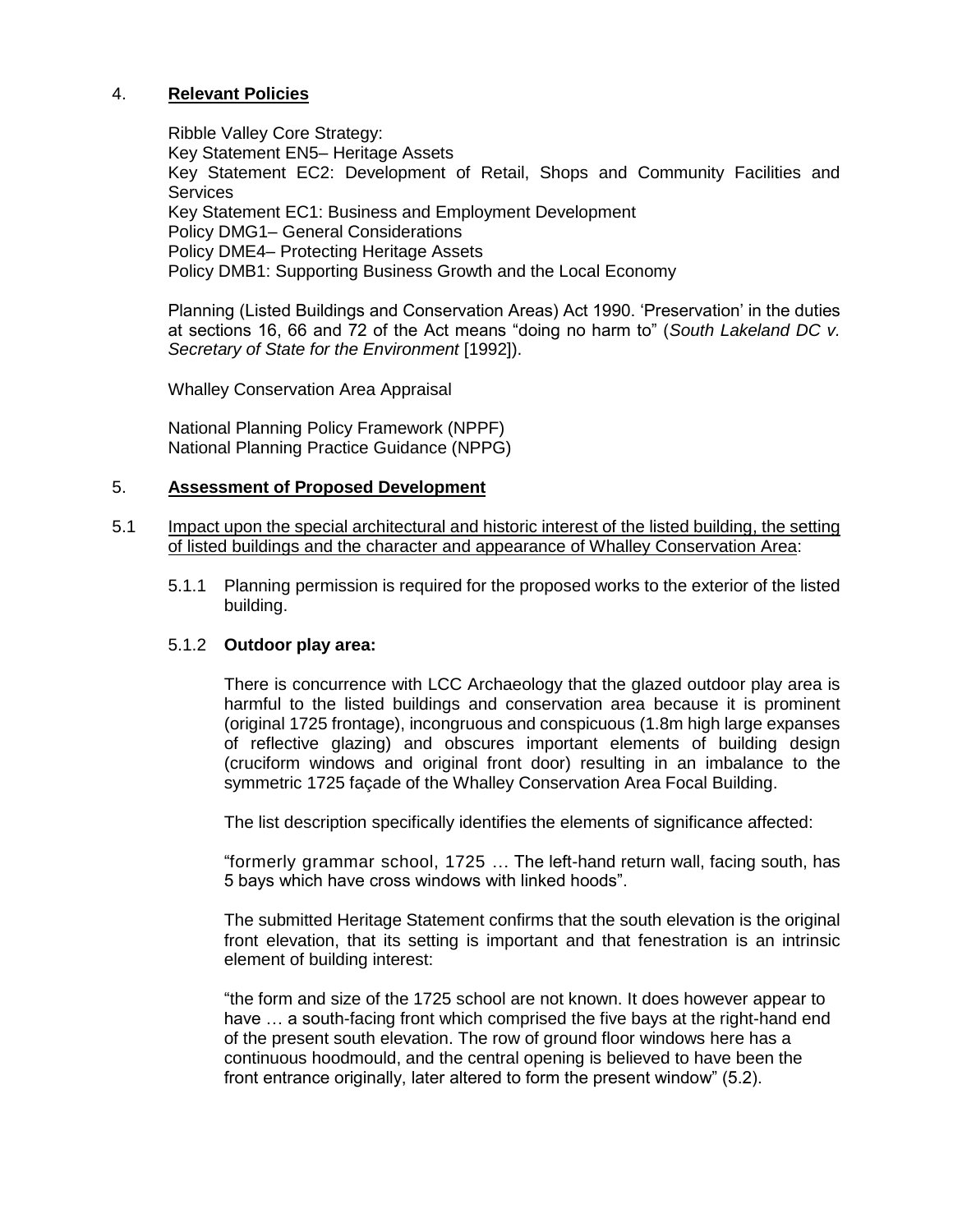"setting, the open space to the south makes an important contribution to significance, and had been established as part of the garden by the early 19th century. Within it is a stone plinth for a garden ornament" (7.3).

"The Old Grammar School has heritage significance arising predominantly from its architectural and historical interest … The architectural interest derives mostly from its exterior … with differences in the forms of openings expressing the various phases and room uses … The south side of the former school contains some of the earliest visible fabric, in which there are four original crosswindows with hoodmould over, on both floors. These contrast strongly with the early 19th century sash windows to the left" (7.1).

Furthermore, the Whalley Conservation Area Appraisal (The Conservation Studio consultants; adopted by the Borough Council 3 April 2007) confirms the importance of the south front to Whalley townscape:

The Townscape Appraisal Map identifies the Old Grammar School to be a 'Focal Building' and the view of the site from King Street to be an 'Important View'. Spaces and views states "*A number of the larger, more prestigious buildings in Whalley act as focal points in views … the Adult Education Centre (the former Grammar school) are significant in views along King Street*". Both 'King Street Character Area: Principal positive features' and 'Strengths: the most important positive features of Whalley Conservation Area' identify "*The Whalley Arms (1781), the Swan Hotel (1780) and Whalley Adult Education Centre are the most significant listed buildings*".

The Appraisal is also relevant in respect to the impact on immediate setting of the overtly modern and conspicuous glazed screen enclosure:

"*Rural, open character with trees and open green spaces*" (Strengths: the most important positive features of Whalley Conservation Area).

"*Continuing loss of original architectural details and use of inappropriate modern materials or details*" (Threats to the Whalley Conservation Area).

Consideration has therefore been made to Historic England advice ('Making changes to heritage assets', 2016) which identifies that "*It would not normally be good practice for new work to dominate the original asset or its setting in either scale, material or as a result of its siting*". (paragraph 41) and "*doors and windows are frequently key to the significance of a building*" (paragraph 15).

#### 5.1.3 **Demolition of C20 extension and replacement extension:**

The removal of the incongruous C20 extension is welcomed and would restore the modest and contrasting character of the west elevation of gables and few openings. However, the replacement extension's large, horizontally emphasised windows and linkage of the gables is not sympathetic to the architectural form of the historic building. The historic building is characterised by vertically emphasised window types typical of the C18 and C19. The roof height and inclusion of a conspicuous rooflight at the 'link' is unfortunate.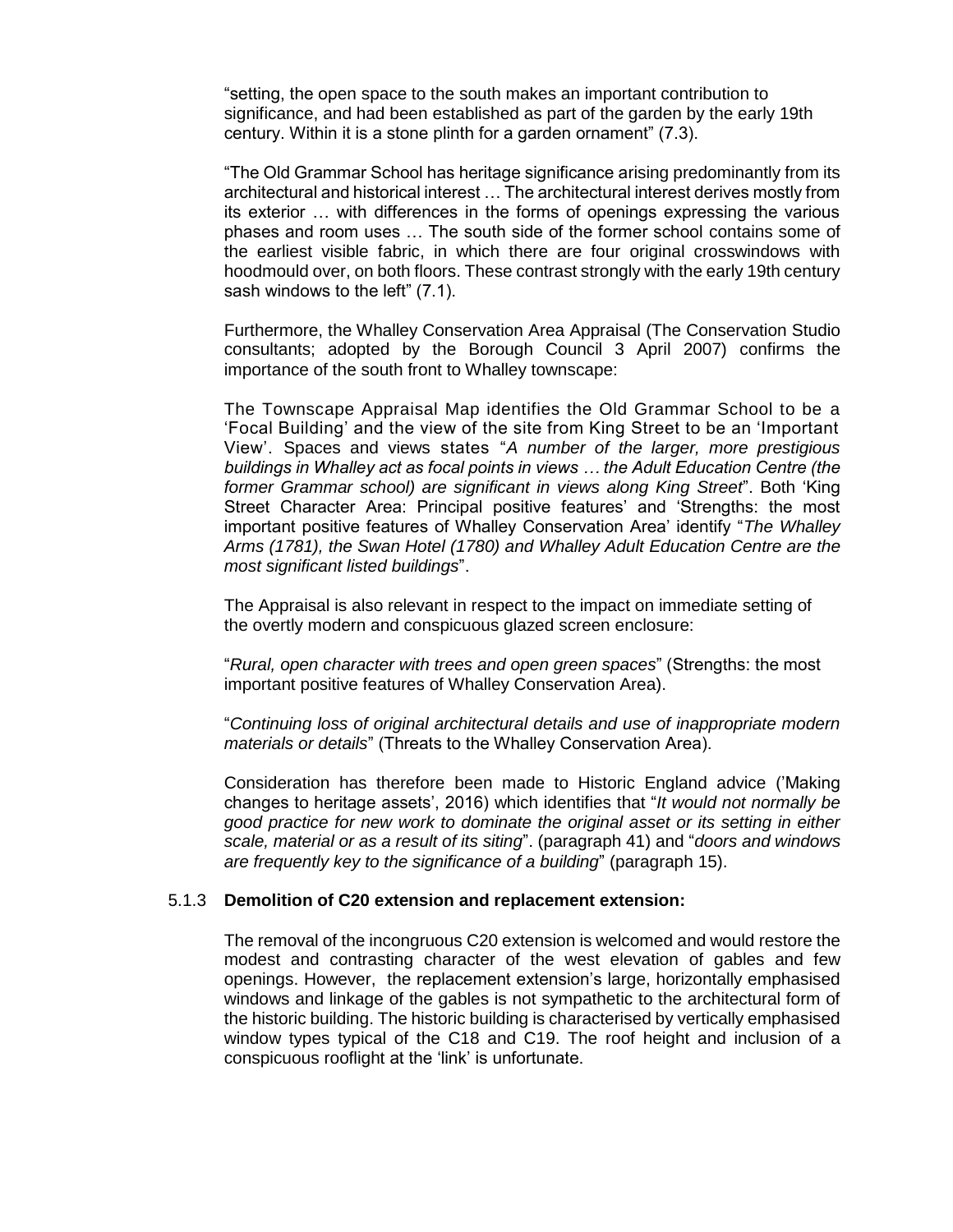# 5.1.4 **Removal of historic stone gate piers:**

The Heritage Statement paragraph 7.3 identifies that car park boundary walls and gateway are a significant contributor. The proposed removal of historic stone gate piers is harmful.

# 5.1.5 **Reinstatement of the window in the east elevation and reinstatement of a doorway in the south elevation:**

 'Making changes' paragraph 25 identifies that "*changes in response to the changing needs of owners and occupants over time may themselves be a key part of the asset's significance*". However, the submitted Heritage Statement identifies that "*the alterations to the two openings in the Main Hall would not have an impact on significance, if carried out sensitively, with regard for the existing wall finishes, which include a moulded plaster dado*".

- 5.1.6 Section 66 of the Planning (Listed Buildings and Conservation Areas) Act 1990 requires that in considering whether to grant planning permission or permission in principle for development which affects a listed building or its setting, the local planning authority or, as the case may be, the Secretary of State shall have special regard to the desirability of preserving the building or its setting or any features of special architectural or historic interest which it possesses.
- 5.1.7 Section 72 of the Planning (Listed Buildings and Conservation Areas) Act 1990 requires that in the exercise, with respect to any buildings or other land in a conservation area, of any functions under or by virtue of the planning acts, special attention shall be paid to the desirability of preserving or enhancing the character or appearance of that area.
- 5.1.8 NPPF paragraph 193 requires that when considering the impact of a proposed development on the significance of a designated heritage asset, great weight should be given to the asset's conservation (and the more important the asset, the greater the weight should be). This is irrespective of whether any potential harm amounts to substantial harm, total loss or less than substantial harm to its significance.

 NPPF paragraph 194 requires any harm to, or loss of, the significance of a designated heritage asset (from its alteration or destruction, or from development within its setting), should require clear and convincing justification. In this regard, there is concurrence with the Parish Council that listed buildings must be protected from unnecessary changes. Whilst the submitted information suggests that some form of enclosure is necessary to the outdoor play area (presumably building use cannot be reconfigured so that advantage can be taken of the less prominent car park area), it has not been established that the scheme proposed minimises the harm to the designated heritage assets. Despite the Heritage Statement's identification of significance, no justification for the proposed loss of historic stone gate piers is submitted.

5.1.9 Ribble Valley Core Strategy Policy DME4 states that in considering development proposals the council will make a presumption in favour of the conservation and enhancement of heritage assets and their settings. Alterations or extensions to listed buildings or buildings of local heritage interest, or development proposals on sites within their setting which cause harm to the significance of the heritage asset will not be supported. Proposals within, or affecting views into and out of, or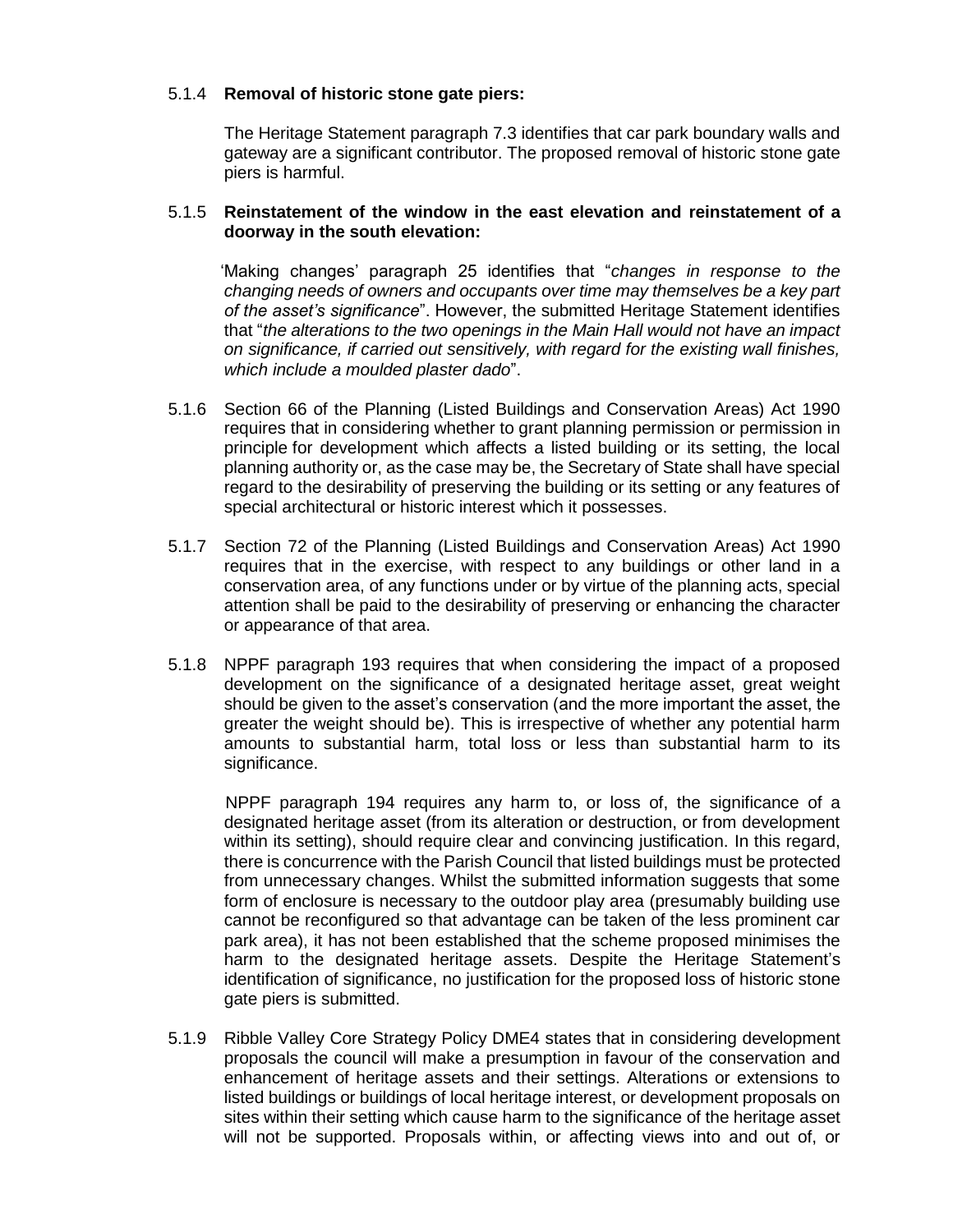affecting the setting of a conservation area will be required to conserve and where appropriate enhance its character and appearance and those elements which contribute towards its significance. This should include considerations as to whether it conserves and enhances the special architectural and historic character of the area as set out in the relevant conservation area appraisal. Development which makes a positive contribution and conserves and enhances the character, appearance and significance of the area in terms of its location, scale, size, design and materials and existing buildings, structures, trees and open spaces will be supported.

 Ribble Valley Core Strategy Policy DMG1 states that in determining planning applications, all development must: Design: 1. be of a high standard of building design which considers the 8 Building in Context Principles (from the CABE/English Heritage Building on Context Toolkit. 2. be sympathetic to existing and proposed land uses in terms of its size, intensity and nature as well as scale, massing, style, features and building materials. Environment … 3. all development must protect and enhance heritage assets and their settings.

The most relevant Building in Context Principle in respect to the harmful external alterations to the historic building is Principle 3 - A successful project will be informed by its own significance so that its character and identity will be appropriate to its use and context.

The National Design Guide (2021) is particularly relevant at C1 and C2:

"*Well-designed new development is integrated into its wider surroundings, physically, socially and visually. It is carefully sited and designed, and is demonstrably based on an understanding of the existing situation, including: the landscape character and how places or developments sit within the landscape, to influence the siting of new development and how natural features are retained or incorporated into it*" (paragraph 43).

"*Well-designed places and buildings are influenced positively by the history and heritage of the site, its surroundings and the wider area, including cultural influences*" (paragraph 48).

- 5.1.10 NPPG states that "substantial harm is a high test, so it may not arise in many cases". The external additions to the listed building are potentially reversible (although no details of attachment of glazed screen to historic fabric submitted) and most boundary walling is retained. Harm to the architectural and historic interest of the listed building, the setting of listed buildings and the character and appearance of Whalley Conservation Area is 'less than substantial'.
- 5.1.11 NPPF paragraph 196 requires that 'less than substantial' harm be weighed against any public benefits of proposals. The Ribble Valley Core Strategy also identifies:

"*The expansion of existing businesses will, wherever appropriate, be considered favourably*" (Key Statement EC1).

"*Development that supports and enhances the vibrancy, consumer choice and vitality and unique character of the area's important retail and service centres of Clitheroe, Longridge and Whalley will be supported in principle*" (Key Statement EC2).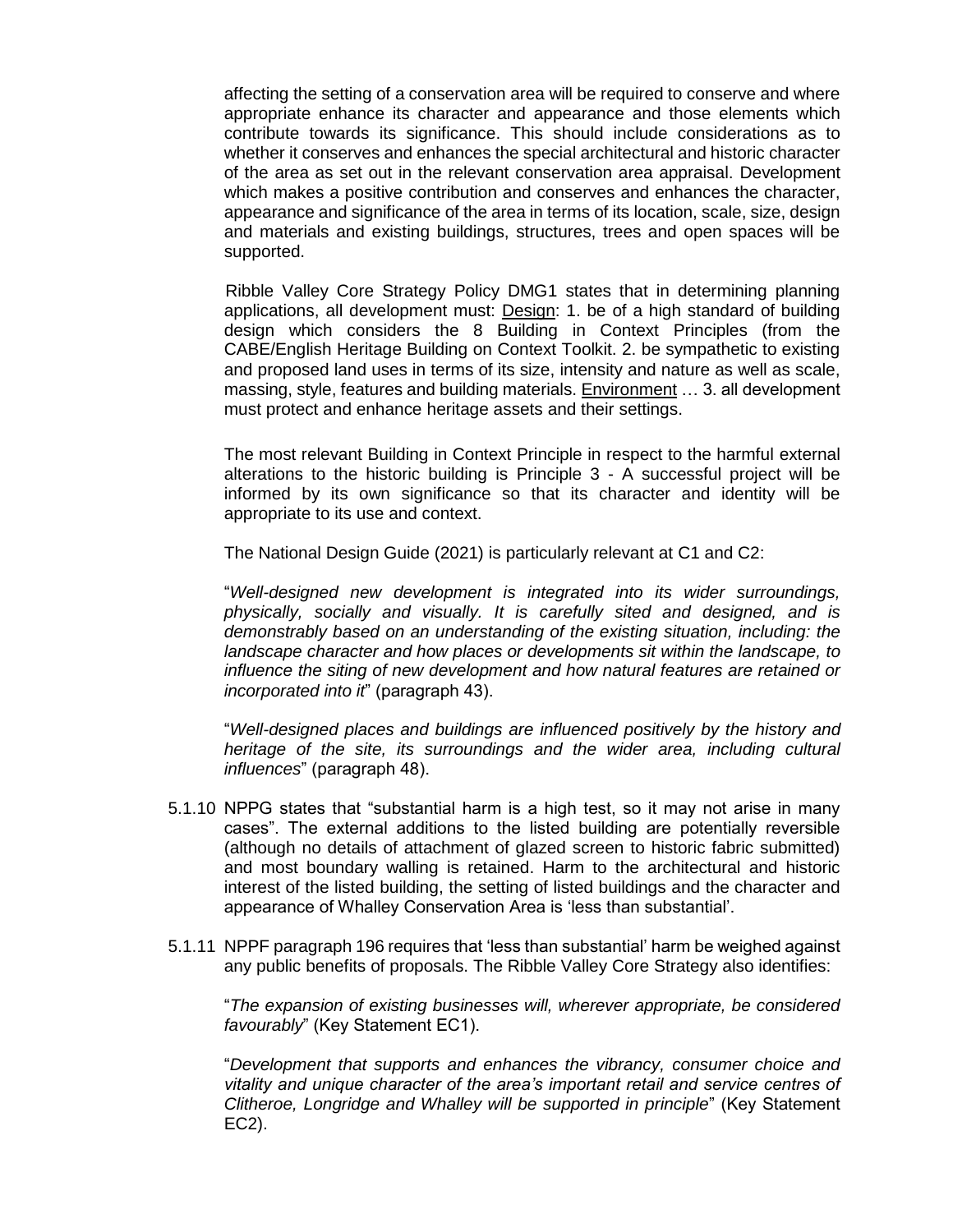"*Proposals that are intended to support business growth and the local economy will be supported in principle … The expansion of existing firms within settlements will be permitted on land within or adjacent to their existing sites, provided no significant environmental problems are caused and the extension conforms to the other plan policies of the LDF*" (Policy DMB1).

The submitted Justification for the Need for an Outdoor Play Space identifies:

"*Whalley Pre-School … have been serving the needs of local families for sixty years*".

"*The provision of a safe, enclosed area from their room would enable free flow play giving the children the ability and choice to move indoors and outdoors within their learning environment. The benefits to the children of free flow to the outdoors will be immense; the importance of free flow access to the outdoors is universally accepted by all in education. It boosts physical wellbeing, it allows the children to make their own choices promoting greater independence, it promotes decision making, it allows the different learning styles of children to be respected and catered for, it enhances knowledge of the outdoors and their surroundings, it promotes creativity and relationships. In addition are obvious benefits that we all recognise of being able to access the outdoors to our mental health and wellbeing. These benefits are currently denied to our children and cannot be matched by simply taking the children outdoors daily*".

"*The importance of free flow to the outdoors to children is well acknowledged by all who work within education. The statutory curriculum Pre-School is required to follow is the Early Years Foundation Stage framework (EYFS) and we are judged against this by Ofsted*".

The submitted OFSTED report (11/4/2018) identifies:

"*This provision is good … It is not yet outstanding because the outdoor environment has not yet been fully developed to help children achieve their maximum learning potential*".

A letter from Whalley Pre-School identifies:

"*The ability to access the outdoors from our room is essential in meeting the requirements of the Early Years Foundation Stage Framework which is the statutory curriculum we are required to follow. This has been confirmed by Lancashire County Council's Early Years Team. We are judged against this framework by Ofsted*".

*"due another Ofsted inspection from September 2021 and the first thing that the Inspector will do is look to see whether we have followed the recommendations they made in the last report. If we have not, and even if this is for circumstances outside of our control, then this will reflect in their report and judgement. There is a real danger that we may then be judged as "requires improvement" which would have a devastating impact on the setting leading to the withdrawal of much of our*  funding and the real possibility of closure. We are gravely concerned about the *future of Whalley Pre-School if we are not able to comply with Ofsted's instructions as to what we should do*".

The proposals requiring planning permission and listed building consent (the latter includes changes to the interior) have potential for public benefit in ensuring the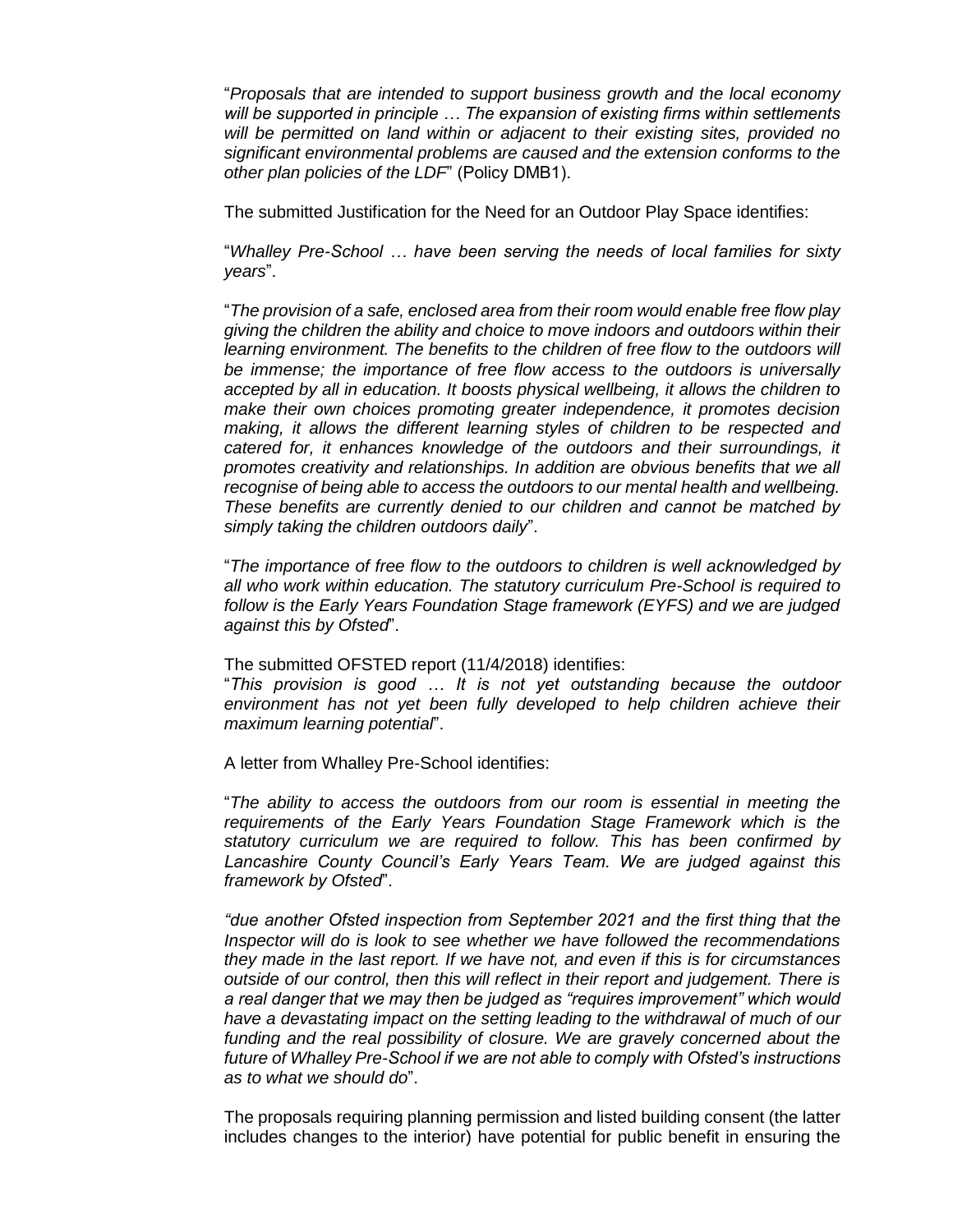continued educational (the historic and optimum viable) use of the listed building. However and mindful of NPPF 194, it is not clear from the submitted information why the extent of proposed harm is required (e.g. can the impact of an outdoor enclosure be minimised by re-design? Can the large horizontally emphasised windows be replaced by windows sympathetic to the historic building?). NPPF 194 also requires that harm justification be convincing – it has not been explained why the existing provision of facilities at the pre-school might be considered to require improvement when they were considered 'good' in 2018 (does the Early Years Foundation Stage Framework requirement postdate the last OFSTED inspection?) . The submitted information does not provide a convincing case for public benefits (including construction employment) which outweigh the harm to the designated heritage assets.

# 5.2 **Highways:**

5.2.1 Any comments received from LCC Highways will be reported verbally to Committee.

# 5.3 **Residential Amenity:**

5.3.1 Any comments received from RVBC Environmental Health will be reported verbally to Committee. However, the proposals are not considered to have a significant impact on resident's amenity as the site is open space adjoining the village shopping centre, an outdoor play area (detached from the building) already exists and external boundary walls ensure no significant overlooking from extensions.

### 5.4 **Protected Species (Bats):**

- 5.4.1 Any comments received from RVBC Countryside will be reported verbally to Committee.
- 5.4.2 However, the submitted Preliminary Bat Roost Assessment Report identifies that no evidence was recorded to suggest bats were roosting within the building and no bats were observed or recorded using the building for roosting.

### 6. **Observations/Consideration of Matters Raised/Conclusion**

6.1 In giving considerable importance and weight to the duties at section 16, 66 and 72 of the Planning (Listed Buildings and Conservation Areas) Act 1990 and in consideration to NPPF and Key Statement EN5, EC1 and EC2 and Policies DME4, DMG1 and DMB1 of the Ribble Valley Core Strategy it is recommended that planning permission be refused.

**RECOMMENDATION:** That the application be REFUSED for the following reason:

1. The proposals have a harmful impact upon the special architectural and historic interest of the listed building, the setting of listed buildings and the character and appearance of Whalley Conservation Area because of the undue prominence, incongruity and conspicuousness of the west elevation extension and south elevation enclosed play area. This is contrary to Key Statement EN5 and Policy DME4 and DMG1 of the Ribble Valley Core Strategy.

### BACKGROUND PAPERS

[https://www.ribblevalley.gov.uk/site/scripts/planx\\_details.php?appNumber=3%2F2021%2F0350](https://www.ribblevalley.gov.uk/site/scripts/planx_details.php?appNumber=3%2F2021%2F0350)